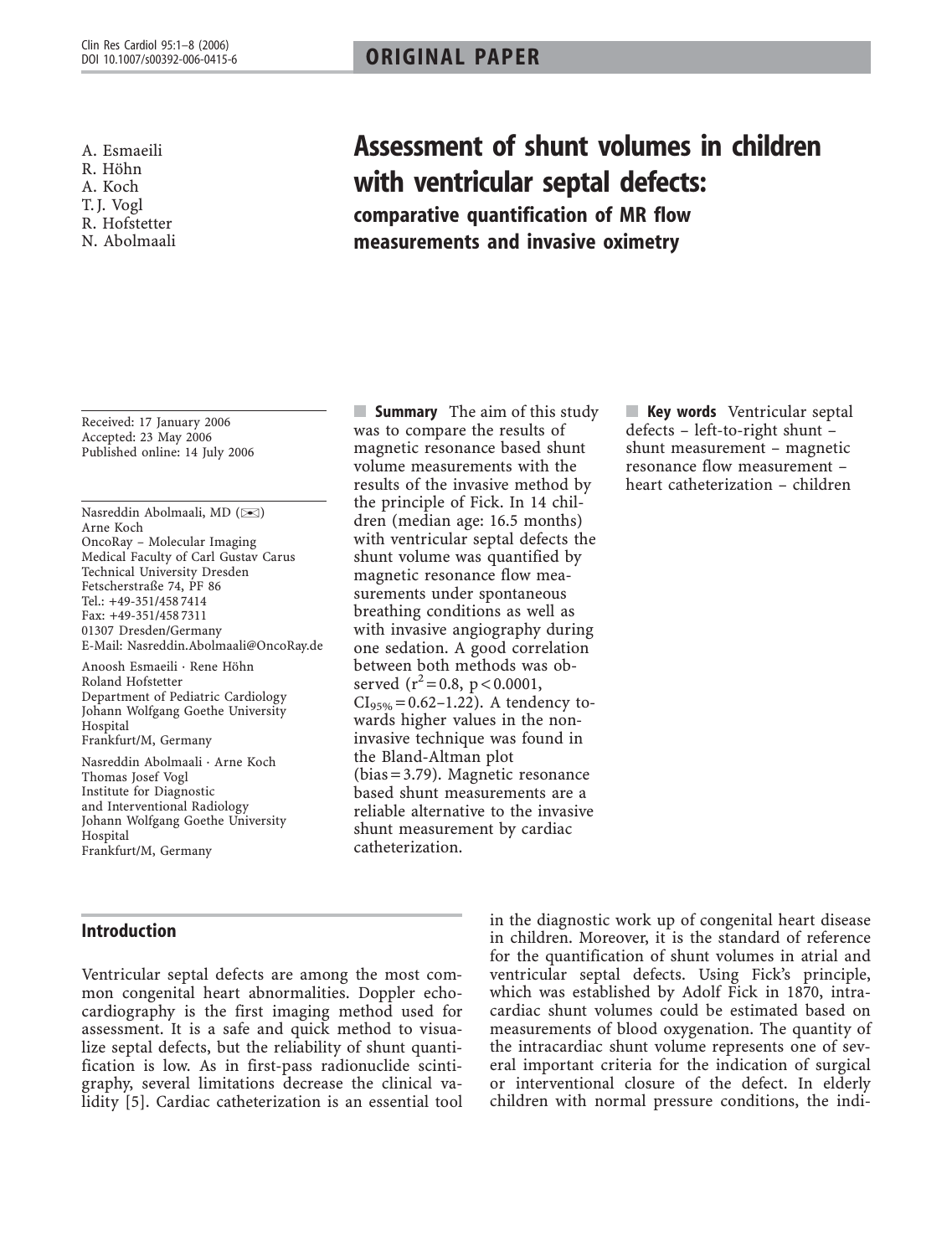cation for closure of a defect [8] with left-to-right shunting is, apart from sinus valsalva aneurysms [7] and development of aortic regurgitation [23], a shunt volume with a pulmonary to systemic flow ratio of above 1.5 to 2.0 [9].

The major drawback of invasive shunt quantification can be attributed to several risks involving the invasiveness of the catheter procedure [25] and the radiation exposure [17]. In addition, some patients may experience a transient increase in pulmonary artery pressure resulting from administration of iodinated contrast agents [19]. An alternative to noninvasive quantification of shunt volumes might be magnetic resonance based flow measurements. This method was established in the early 1980s for flow measurements in large intrathoracic vessels [18] and has been used for other indications as well [11]. The acquisition of magnetic resonance based flow measurements of the pulmonary artery and the ascending aorta allows the comparative quantification of the cardiac output into the systemic and the pulmonary circulation [13, 15]. Thus, shunt volumes can be calculated in shunting congenital heart disease. This has already been shown in older children with atrial septal defects [21]. However, the clinical experience for the diagnostic workup of this method in pediatric patients with ventricular septal defects is limited. Magnetic resonance based flow measurement studies with small numbers of older children suffering from different types of shunt defects showed good correlations to invasively acquired shunt volumes of diagnostic cardiac catheterization if the magnetic resonance images were acquired during breath hold examinations [14].

The aim of this study was to compare invasive oximetry with magnetic resonance based shunt volume quantification in pediatric patients of any age suffering from ventricular septal defects. The application of magnetic resonance based flow measurement might reduce the number of diagnostic heart catheterizations.

### **Materials and methods**

From April 2003 to April 2004, we measured shunt volumes in 14 children with ventricular septal defects and an age range of two weeks to 15 years (mean age: 48 months, median age: 16.5 months) by magnetic resonance based flow measurements. The primary indications for magnetic resonance imaging (MRI) were the following: intraabdominal masses, hydronephrosis, Asplenia, seizures, exclusion of intracerebral malformations, and exclusion of a vascular lung disease. Magnetic resonance based flow

measurements of the great arteries were performed in addition to the routine MRI examination. This was done immediately prior to the standard cardiac catheterization procedure including oximetry for shunt quantification. The indication for cardiac catheterization was always the quantification of shunt volume. In all patients, both methods were performed during a single sedation in immediate succession to optimize the comparability between magnetic resonance based flow measurements and cardiac catheterization. Patients with coexisting cardiac anomalies, especially with any kind of pulmonary or aortic valve disease as well as additional extracardiac shunt defects, were excluded from this study, to avoid any inaccuracies in the comparative measurements. All patients were examined with fully informed parental consent.

#### **n** Sedation

During cardiac catheterization as well as in MRI, patients were sedated with 0.1 mg/kg Midazolam and 0.2 mg/kg Etomidate, followed by a continuous administration of Midazolam of 0.2 mg/kg/h. General anesthesia was not needed. During the entire examination, a pediatrician with experience in pediatric intensive care was present in the scanner room. The continuous recording of vital parameters was performed with a dedicated monitoring device (Omni Trak 3150 Magnet Resonance Imaging Patient monitor, In vivo Research Incorporation, Orlando, Florida, USA).

#### $\blacksquare$  **MRI and Magnetic Resonance based flow measurement**

The examinations were performed in a 1.5 Tesla system (Magnetom Sonata, Siemens Medical Solutions, Erlangen, Germany). To optimize the signal-to-noise ratio, the thoracic imaging in infants was performed with a knee coil, small children were examined in a head coil, and the examination of older children was performed with a thoracic circular polarized phased array coil. Magnetic Resonance based flow measurements utilize the phase contrast principle. Therefore, possible phase errors induced by eddy currents should be minimized. Eddy currents may emerge from the gradient coils of the scanner and may cause distortions of the phase contrast signal. These distortions are minimal at the center of the magnetic field of the scanner. Consequently, the children were positioned on the examination table with the main pulmonary artery and the ascending aorta in the center of the magnetic field.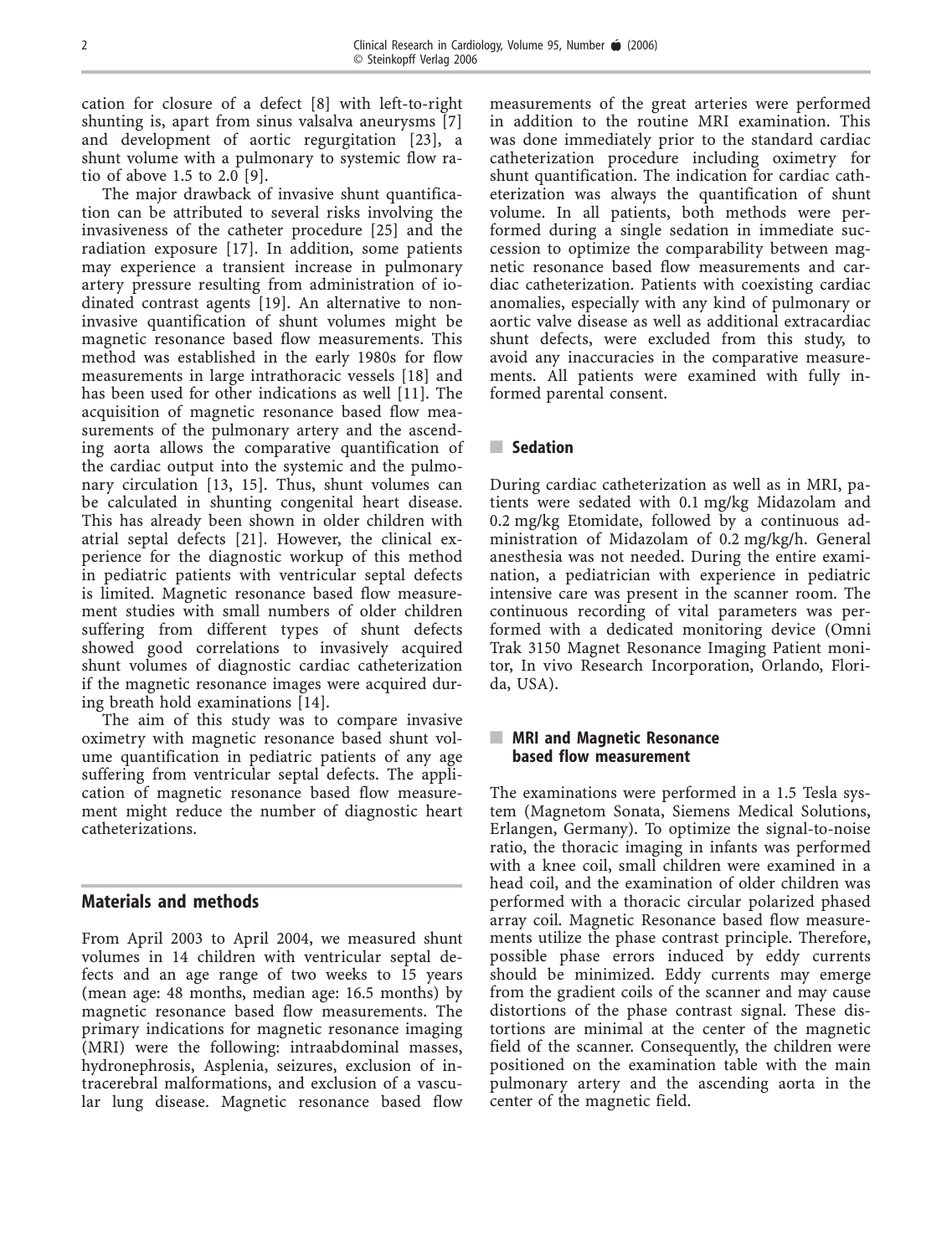

**Fig. 1** T1 spin echo sequences of a ventricular septal defect (arrow)



**Fig. 2** T1 spin echo sequences of a Gerbode defect (arrow)

The MRI started with standardized electrocardiographically triggered T1-weighted sequences across the entire heart in three orthogonal planes to visualize the ventricular septal defect (Figs. 1 und 2). Using the knee and head coil, spin echo sequences were acquired, whereas in children examined with the thoracic phased array coil, turbo spin echo



Fig. 3 Phase contrast image acquired orthogonally to main pulmonary artery in systole. Mean grey values represent zero flow. Flow away from the viewer is encoded white, flow towards the viewer is encoded black

sequences were performed. Subsequently, true fast imaging with steady-state precession cine-sequences were performed to display the main pulmonary artery and the ascending aorta in three planes. Using these scout images, the flow measurements were acquired 1.0–2.5 centimeter above the valves and orthogonally to the main pulmonary artery (Fig. 3) and the ascending aorta as described before [1]. Especially in younger children, both vessels continuously changed their positions during the cardiac cycle. Therefore, the measurement position of magnetic resonance based flow measurement for each vessel was chosen separately as the bisecting line of the angle between the systolic and the diastolic position. The aim was to maintain a circular presentation of the vessels during the entire cardiac cycle. The angle error, which resulted from the movement of the vessels, was estimated by the cine sequences before magnetic resonance based flow measurement in every patient. Since this angle deviation was always below  $15^{\circ}$ , the influence of the angle to the result of the measurement was negligible [16].

For the acquisition of the flow data, a 2-dimensional phase contrast fast low angle shot-sequence with Maxwell term correction [4] was used. The temporal resolution was adapted to the age of the patient and varied between 10 and 30 ms, with higher temporal resolution for younger children. Accordingly, the in plane resolution and the slice thickness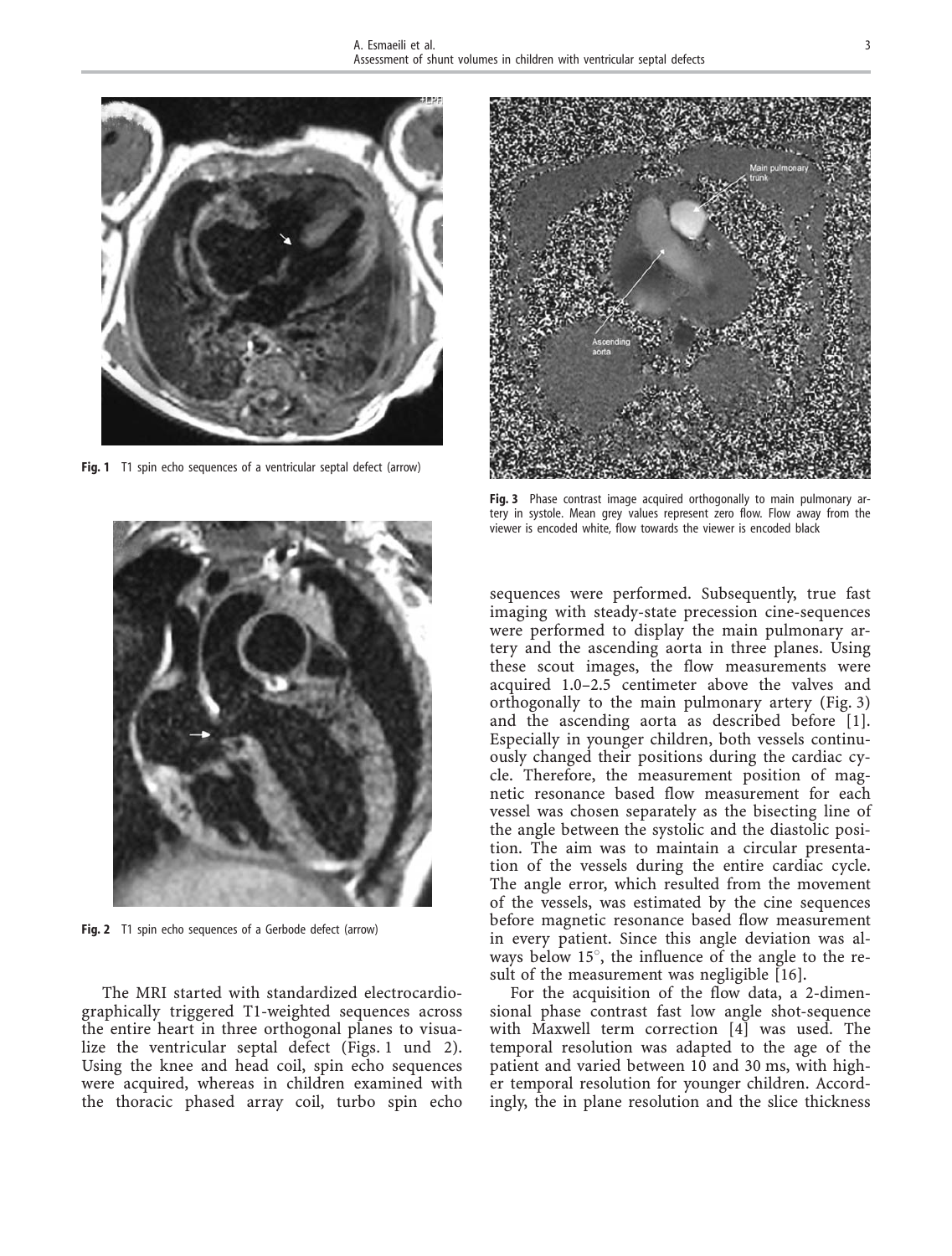were adapted to the size of the vessels and varied between 0.9 mm $\times$ 1.4 mm and 1.9 mm $\times$ 2.5 mm, as well as 3 mm and 5 mm, respectively. The spatial resolution was constant for the measurements of the main pulmonary artery and the ascending aorta.

To optimize the accuracy of magnetic resonance based flow measurement, the velocity encoding should be as low as possible, while avoiding aliasing artifacts. Therefore, the velocity encoding was set to 100 cm/s for the measurements in the main pulmonary artery and 150 cm/s for the aortic measurements. It is possible to correct the flow results for the velocity encoding (suitable for corrections up to 30 cm/s) with the standard software for the flow evaluation (ARGUS Flow, Siemens Medical Solutions, Erlangen, Germany). This was not required in our patients with the settings given above.

Retrospective cardiac gating was done with a MRI compatible cardiologic control unit (Omni Trak 3150 Magnet Resonance Imaging Patient monitor, In vivo Research Incorporation, Orlando, Florida, USA), which has no relevant trigger delay. The acquisition time of any flow measurement is dependent on the selected temporal and spatial resolution, as well as on the heart frequency of the patient. To achieve the requested temporal and spatial resolution with an adequate signal to noise ratio, two data acquisitions were averaged. Therefore, in this study, the acquisition time varied between 2.5 and 6 min for each magnetic resonance based flow measurement. To prevent inaccuracies, data sets from extrasystoles were not included into the analysis. This was achieved by setting the length of the acquisition window to the average RR-interval  $\pm$  15%. Thus, shortened and extended cardiac cycles caused by extrasystoles were rejected and not included in the flow quantification. The acquisition window was set as wide as possible to include the effects of physiologic respiratory arrhythmia in children.

All examinations were performed under free breathing conditions to achieve results that were as physiologic as possible. Sakuma et al [22] showed the importance of non-breath holding during functional cardiac examinations.

After the acquisition of the images, data analyses were performed off line (ARGUS Flow software package, release VA 21, Syngo MR 2004 A). By manual segmentation, the areas of the main pulmonary artery and of the ascending aorta were defined. By analysis of these regions of interest, ARGUS flow calculates the standardized result tables that were used for analysis and shunt volume quantification.

The magnetic resonance based left to right shunt volume was calculated with the cardiac output measured in the main pulmonary artery and in the ascending aorta according to the following equation:

Left to right shunt  $\equiv$ 

Cardiac output<sub>(Main pulmonary artery)</sub> - Cardiac output<sub>(Ascending aorta)</sub> Cardiac output<sub>(Main pulmonary artery)</sub>

#### **n** Cardiac catheterization

Catheter placement was done after local anesthesia of the right inguinal region and puncture of the femoral vein. Pressure measurements were done with a 5 French balloon catheter (Berman Angiographic Catheter, Arrow International Incorporation) in the right atrium, the right ventricle as well as in the main, right, and left pulmonary artery. In addition to the pressure measurements, blood samples in the upper and lower vena cava and in the main pulmonary artery were taken to determine the oxygen saturation. The shunt volume was calculated by the difference of mixed venous and pulmonary oxygen saturation. The invasive estimation of the blood flow for the systemic and pulmonary circulation was calculated with Fick's principle:

| Systemic blood flow $\equiv$                          |               |
|-------------------------------------------------------|---------------|
| Oxygen uptake                                         | - $\times$ 10 |
| Systemic arterio-venous difference in oxygen content  |               |
| Pulmonary blood flow $\equiv$                         |               |
| Oxygen uptake                                         | $\times$ 10   |
| Pulmonary arterio-venous difference in oxygen content |               |

The values for oxygen uptake were taken from the nomogram of Fleischer [24] and the arterio-venous difference in oxygen content was measured during the cardiac catheterization. The shunt volumes for left to right shunts were calculated from the values in the systemic and the pulmonary circulation by the following formula:

Left to right shunt 
$$
\equiv
$$

\nPlimonary blood flow – Effective pulmonary blood flow

\nPlmonary blood flow

which is well comparable with the formula used for the magnetic resonance based flow measurement.

#### **n** Statistical analysis

Statistical analyses were done with Graphard Prism version 4.03 (Graphard Software, San Diego, California, USA). Besides descriptive analysis, linear regression between magnetic resonance based flow measurement and cardiac catheterization was performed.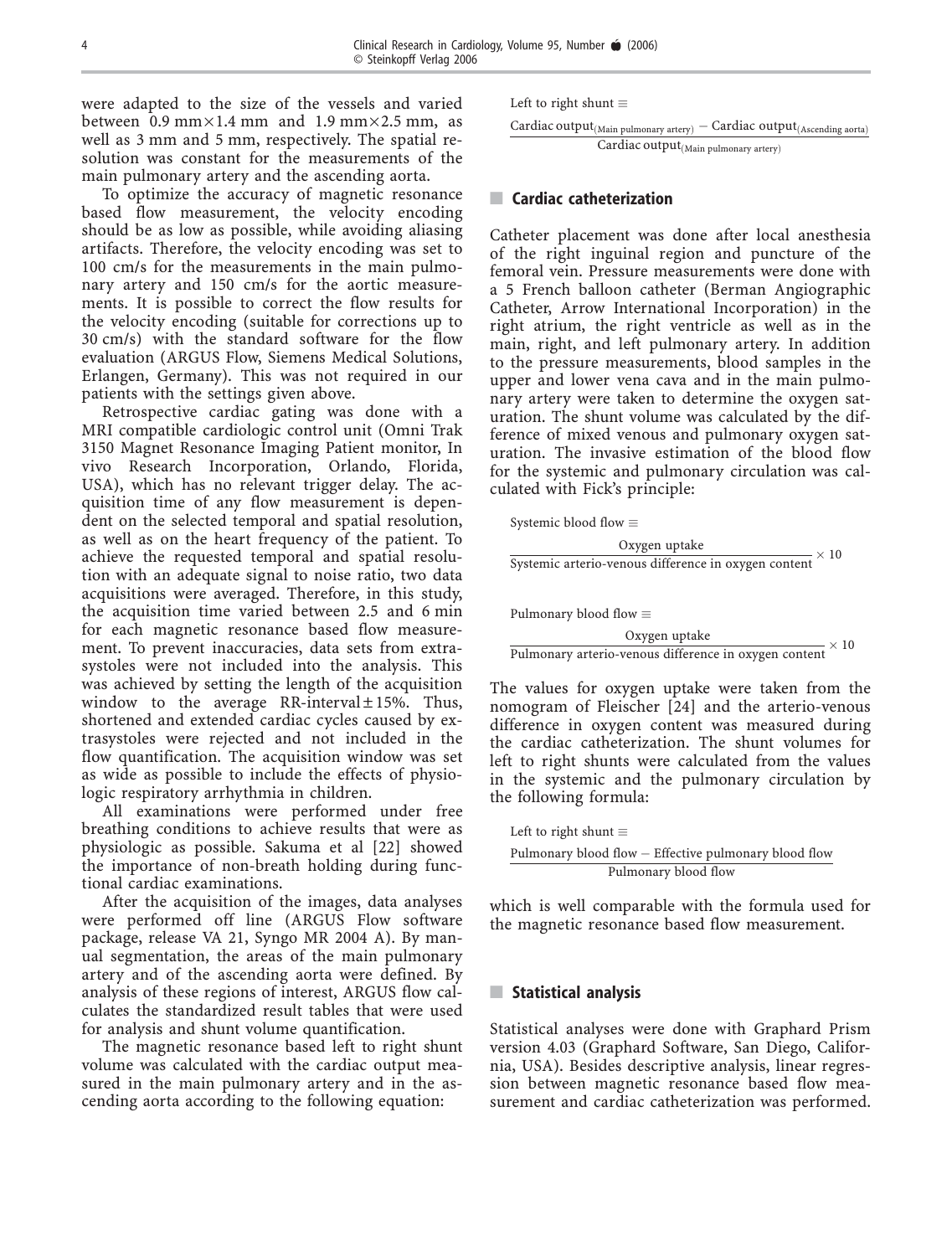In addition, a Bland-Altman plot was generated. Statistical significance was tested with the Wilcoxon rank test.

#### **Results**

MRI and catheterization studies were well tolerated, and no adverse effects of sedation were observed. The basic physiologic data of 14 consecutive patients are given in Table 1. All children had comparable blood pressures, blood gas analysis, oxygen saturation and heart rates during both examinations. Furthermore, no cardiac arrhythmias or irregular breathing patterns were observed during the examinations.

Table 2 shows the cardiac output in the systemic and pulmonary circulation as measured with magnetic resonance based flow measurements as well as pulmonary blood flow and systemic blood flow as assessed by cardiac catheterization. In addition, the classic calculation of pulmonary to systemic flow ratio for both methods is given.

In Table 3, the calculated shunt volumes are shown. The shunt volumes assessed by magnetic resonance based flow measurement and cardiac catheterization ranged between 5 and 81.5% and 3.4 and 76.1%, respectively.

The mean values of the shunt volumes as assessed with magnetic resonance based flow measurement and cardiac catheterization were 48.3% and 44.5%, respectively. The difference of the mean values of the shunt volumes as tested with the Wilcoxon rank test was not significant ( $p=0.3$ ). In Fig. 4 the box plots for magnetic resonance based flow measurement

**Table 1** Descriptive data of 14 consecutive patients with ventricular septal defects

| Patient        | Age<br>[years/<br>months] | Average<br>heart<br>frequency<br>[beats/min] | <b>Height</b><br>[cm] | Weight<br>[kq] | Comment        |
|----------------|---------------------------|----------------------------------------------|-----------------------|----------------|----------------|
| 1              | 8/1                       | 94                                           | 124                   | 23             | VSD, ASD II    |
| $\overline{2}$ | 0/10                      | 119                                          | 73                    | 6              | <b>VSD</b>     |
| 3              | 1/6                       | 119                                          | 79                    | 9              | <b>VSD</b>     |
| $\overline{4}$ | 0/1                       | 112                                          | 54                    | $\overline{4}$ | <b>VSD</b>     |
| 5              | 0/0.5                     | 118                                          | 48                    | 3.1            | <b>VSD</b>     |
| 6              | 1/6                       | 74                                           | 86                    | 12             | <b>VSD</b>     |
| $\overline{7}$ | 1/10                      | 100                                          | 84                    | 10             | Gerbode defect |
| 8              | 12/7                      | 76                                           | 167                   | 51             | <b>VSD</b>     |
| 9              | 0/7                       | 147                                          | 60                    | 5.1            | <b>VSD</b>     |
| 10             | 1/3                       | 100                                          | 79                    | 10             | VSD, ASD II    |
| 11             | 0/1                       | 150                                          | 50                    | 3.6            | <b>VSD</b>     |
| 12             | 12/1                      | 106                                          | 138                   | 35             | <b>VSD</b>     |
| 13             | 15/6                      | 82                                           | 176                   | 51             | muscular VSD   |
| 14             | 0/5                       | 133                                          | 66                    | 6.7            | <b>VSD</b>     |

**Table 2** Systemic and pulmonary blood flow as assessed with cardiac catheterization and magnetic resonance based flow measurements

| Patient        | $CO$ <sub>PA</sub><br>(MR)<br>[liter/min] | CO <sub>AAO</sub><br>(MR)<br>[liter/min] | Qp<br>(CC) | Qs<br>(CC) | Qp:Qs<br>(CC) | Qp:Qs<br>(MR) |
|----------------|-------------------------------------------|------------------------------------------|------------|------------|---------------|---------------|
| 1              | 6.75                                      | 2.85                                     | 9.79       | 3.73       | 2.62          | 2.37          |
| $\overline{2}$ | 2.84                                      | 0.78                                     | 3.32       | 1.39       | 2.38          | 3.64          |
| $\overline{3}$ | 1.8                                       | 1.71                                     | 1.72       | 1.66       | 1.03          | 1.05          |
| $\overline{4}$ | 2.69                                      | 0.69                                     | 2.1        | 0.5        | 4.1           | 3.9           |
| 5              | 1.25                                      | 0.41                                     | 0.9        | 0.36       | 2.5           | 3.05          |
| 6              | 1.96                                      | 1.38                                     | 1.7        | 1.1        | 1.47          | 1.42          |
| $\overline{7}$ | 2.54                                      | 1.73                                     | 2.45       | 1.96       | 1.25          | 1.47          |
| 8              | 6.82                                      | 5.09                                     | 5.3        | 3.1        | 1.67          | 1.34          |
| 9              | 2.42                                      | 1.26                                     | 1.81       | 1.54       | 1.18          | 1.92          |
| 10             | 2.13                                      | 1.27                                     | 1.9        | 1.0        | 1.8           | 1.68          |
| 11             | 1.96                                      | 0.84                                     | 1.24       | 0.54       | 2.29          | 2.33          |
| 12             | 5.45                                      | 4.97                                     | 4.8        | 4.0        | 1.2           | 1.1           |
| 13             | 20.11                                     | 3.72                                     | 19.4       | 5.1        | 3.8           | 5.41          |
| 14             | 4.12                                      | 0.99                                     | 3.7        | 1.15       | 3.2           | 4.16          |

*CO<sub>AAO</sub>* Cardiac output in ascending aorta, *CO<sub>PA</sub>* Cardiac output in main pulmonary artery,  $Q_P$  Pulmonary blood flow,  $Q_S$  Systemic blood flow,  $Q_P$ :  $Q_S$  Pulmonary to systemic flow ratio, *CC* Cardiac catheterization, *MR* magnetic resonance based flow measurement

Table 3 Comparison of left-to-right shunt volumes as assessed by cardiac catheterization and by magnetic resonance based flow measurement

| Patient        | Magnetic resonance<br>based flow measurement-<br>Shunt [%] | Cardiac catheterization-<br>Shunt [%] |
|----------------|------------------------------------------------------------|---------------------------------------|
| 1              | 57.8                                                       | 61.8                                  |
| $\overline{2}$ | 72.5                                                       | 58.1                                  |
| 3              | 5                                                          | 3.4                                   |
| $\overline{4}$ | 74.3                                                       | 76.1                                  |
| 5              | 67.2                                                       | 62                                    |
| 6              | 29.6                                                       | 25                                    |
| $\overline{7}$ | 32                                                         | 20                                    |
| 8              | 25.4                                                       | 41.5                                  |
| 9              | 47.9                                                       | 14.9                                  |
| 10             | 40.4                                                       | 44                                    |
| 11             | 57.1                                                       | 56.4                                  |
| 12             | 8.8                                                        | 16.6                                  |
| 13             | 81.5                                                       | 73.7                                  |
| 14             | 76                                                         | 68.9                                  |

and cardiac catheterization are given. The box plots represent the minimum and maximum shunt volumes as well as the median and both quartiles.

The regression analysis (Fig. 5) resulted in a linear regression curve of the shunt volumes in both methods. The correlation coefficient was  $r^2 = 0.8$  $(p<0.0001)$ , the 95% confidence interval was between 0.62 and 1.22. The distribution of measurement values was more scattered for smaller shunt volumes.

As expected, the Bland-Altman plot (Fig. 6) reveals good agreement of both methods with a ten-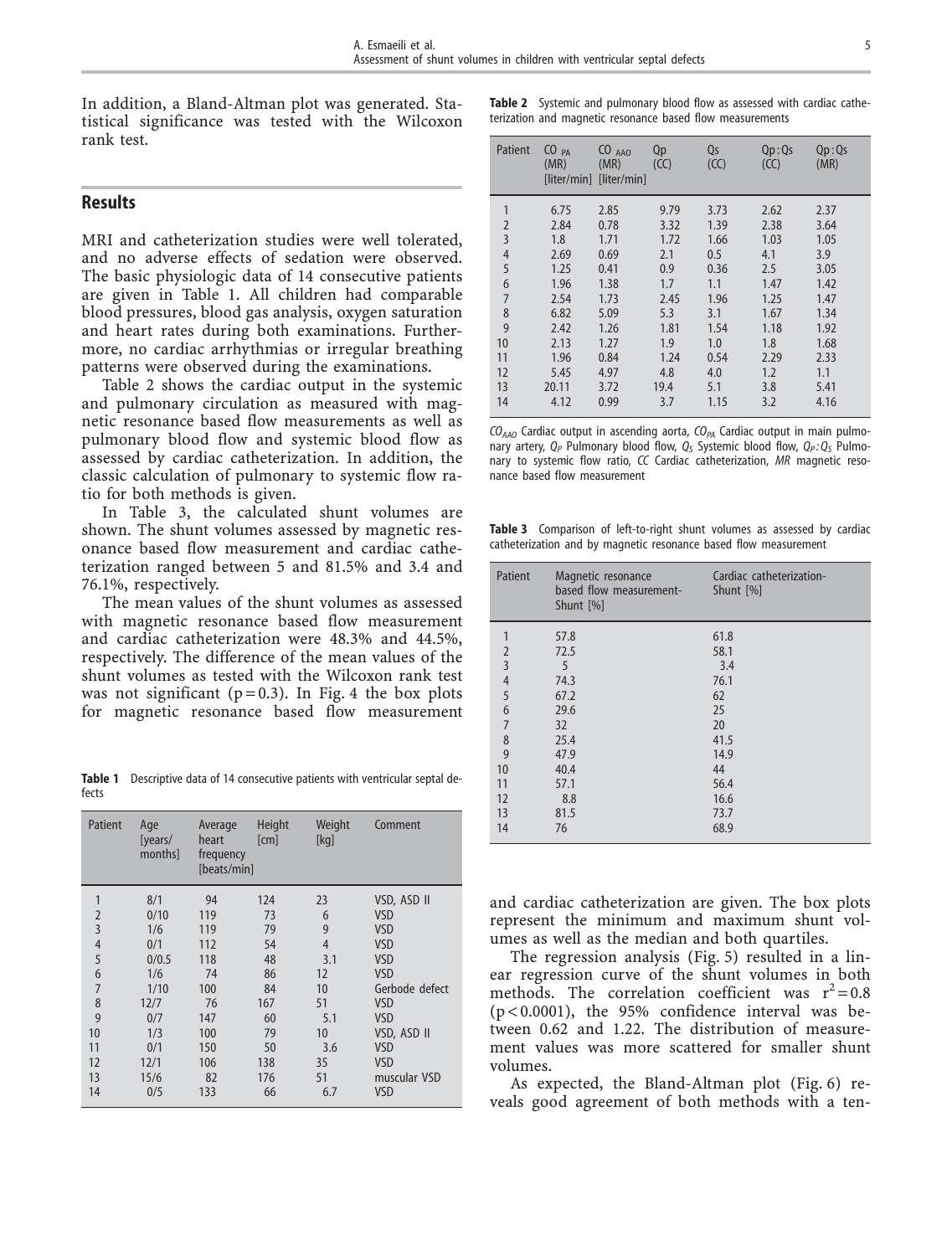

Fig. 4 Box plots for magnetic resonance based flow measurement and cardiac catheterization. The minimum and maximum shunt volumes as well as the median and both quartiles for both measurement techniques are given



**Fig. 5** Linear regression analysis for the comparison of the left-to-right shunt volumes [%] as assessed by magnetic resonance based flow measurement and cardiac catheterization. The correlation coefficient is  $r^2 = 0.8$  $(p < 0.0001, C|_{95\%} = 0.62 - 1.22)$ 



**Fig. 6** Bland-Altman plot representing the assessed shunt volumes from magnetic resonance based flow measurement and cardiac catheterization with a tendency towards higher values in the non-invasive method (bias=3.79)

dency to higher values in the non-invasive method  $(bias = 3.79)$ .

#### **Discussion**

This study integrates several important specific features for the comparison of invasive oximetry during cardiac catheterization with magnetic resonance based flow measurements: 1 exclusively ventricular septal defects were investigated, 2 children with a wide age range (the youngest child was two weeks old) were included, 3 all children were examined under spontaneous breathing conditions, and 4 magnetic resonance based flow measurements and cardiac catheterization were done during one sedation in immediate succession and under the same general conditions.

The major target of this study was to reduce the number of invasive oximetry in the preoperative management of children with ventricular septal defects. Therefore, all children with ventricular septal defects seen in our department who had a clinical indication for an additional MRI received both examinations during a single sedation. Consequently, the number of patients (14 of 460 children seen in the same period) in this study is comparatively low. All patients with coexisting cardiac anomalies were excluded from this study, to avoid any inaccuracies in the comparative measurements.

Including younger children into magnetic resonance based flow studies is technically challenging, since higher rates of blood pulsation and flow acceleration are present in smaller vessels. Especially in infants, several sources of errors in the magnetic resonance based flow measurement measurements may occur (for example intravoxel phase dispersion and partial volume effects from edge voxels). Therefore, optimization of the signal-to-noise ratio and adaptation of the temporal and spatial resolution is mandatory. To increase the signal-to-noise ratio, the coil-filling factor was preserved by the selection of the smallest appropriate receiver coil. Since the highest temporal resolution is required in pediatric cardiologic examinations, the required bandwidth was very high. For this reason, parallel imaging techniques as suggested elsewhere [3] were not applied to avoid an additional loss of signal. Using standard equipment, parallel imaging techniques should be employed in children above an age of 8 to 12 years. Performing the examinations under spontaneous breathing conditions results in more physiologic data acquisition and breath hold related influences on the cardiac output do not occur [22]. According to the cited paper, the cardiac output during measurements in inspiration decreases to about two-thirds of the cardiac output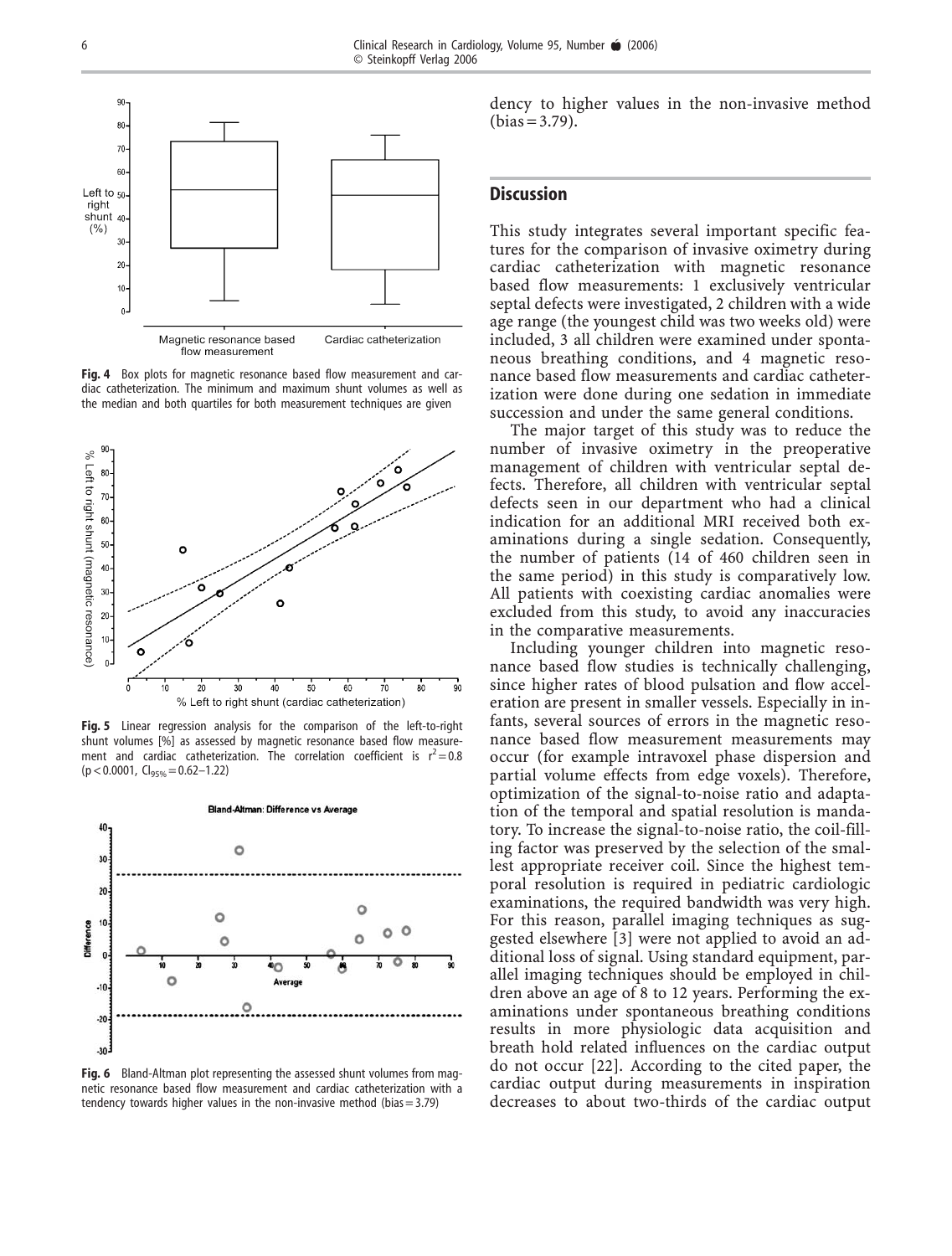under free breathing conditions. With an accurate planning of the acquisition plane as described above, the influence of the three dimensional movement of the great vessels during the cardiac cycle and under respiration on the flow measurement results are negligible. This was shown before [1]. Meeting these requirements, the comparative evaluation showed a good agreement between the shunt volumes measured with invasive oximetry and non-invasive magnetic resonance based flow measurement. These findings are consistent with prior reports in children and adults with different shunting lesions [2, 6, 9].

In detail, the linear regression curve especially correlates well between both modalities in hemodynamic relevant defects with higher shunt volumes. In smaller shunt volumes, the scattering around the linear regression line seems to be larger. The most likely reason for this is the coronary flow, which in relation to the shunt volume is higher in smaller defects. For magnetic resonance based shunt volume calculation, the coronary flow induces a decrease of the blood flow in the systemic circulation, as flow measurements are acquired distal to the origin of the coronary arteries. Additionally, the blood coming from the coronary sinus increases the flow in the pulmonary circulation. This effect is left out of consideration in invasive shunt volume measurement. In fact, the decrease of mixed venous oxygen saturation by the low saturated blood flow from the coronary sinus causes a mathematical right-to-left shunt. Even in the presence of a ventricular septal defect, this phenomenon creates an underrating of the true shunt volume.

Related to cardiac catheterization, it must be considered that the oxygenation of the venous and the arterial blood is influenced by several factors such as agitation, sedation, ventilation disorder, hypercapnia, acidosis and many more. Consequently, even after accurate measurements, mistakes in the estimation of cardiac output and shunt volume are possible. Apart from hypercapnia, which induces an increased pulmonary resistance detected by both methods, the other factors have no influence on the magnetic resonance based method. The results of magnetic resonance flow measurements might be hampered by severe arrhythmias, which did not occur in any of the patients of this study. The influence of short arrhythmias and extrasystoles was excluded by adequate adjustments of the cardiac gating of the scanner.

As shown before [21], this study also found that magnetic resonance measurements of pulmonary to systemic flow ratio were more reproducible and tended to correlate better with defect areas as compared to the oximetry calculations.

Surgical closure of ventricular septal defects was performed in children above an age of 1 year, if a pulmonary to systemic flow ratio larger than 1.5 was detected with the invasive or with the magnetic resonance based shunt estimation. Patient number 7 with a Gerbode defect has undergone a surgical closure although the pulmonary to systemic flow ratio was less than 1.5. The ventricular septal defects in patient number 8 and 9 were not closed, since they exhibited unaffected clinical conditions.

In conclusion, the accentuated scattering observed in small shunt volumes has no clinical relevance, so that we have to admit that the less invasive magnetic resonance based method is the better method. In our hospital, we therefore favor the magnetic resonance based method instead of the invasive oximetry for the evaluation of shunt volumes. Additionally, magnetic resonance imaging and flow measurements might have an important impact on the follow-up of patients who have undergone invasive interventional procedures [12, 20] and in patients suffering from pulmonary hypertension [10].

**n Acknowledgments** We would like to thank Angela Anjorin, Institute for Neuroradiology at the Johann Wolfgang Goethe University Hospital, Frankfurt am Main, for here assistance with the revision of the manuscript. The authors Nasreddin Abolmaali and Arne Koch are kindly sponsored by the "Bundesministerium für Bildung und Forschung" (BMBF).

## **References**

- 1. Abolmaali ND, Esmaeili A, Feist P, Ackermann H, Requardt M, Schmidt H, Vogl TJ (2004) Reference Values of MRI Flow Measurements of the Pulmonary Outflow Tract in Healthy Children. RöFo Fortschr Geb Rontgenstr Neuen Bildgeb Verfahr 176: 837–845
- 2. Beerbaum P, Korperich H, Barth P, Esdorn H, Gieseke J, Meyer H (2001) Noninvasive quantification of left-toright shunt in pediatric patients: phase-contrast cine magnetic resonance imaging compared with invasive oximetry. Circulation 103:2476– 2482
- 3. Beerbaum P, Korperich H, Gieseke J, Barth P, Peuster M, Meyer H (2003) Rapid left-to-right shunt quantification in children by phase-contrast magnetic resonance imaging combined with sensitivity encoding (SENSE). Circulation 108:1355–1361